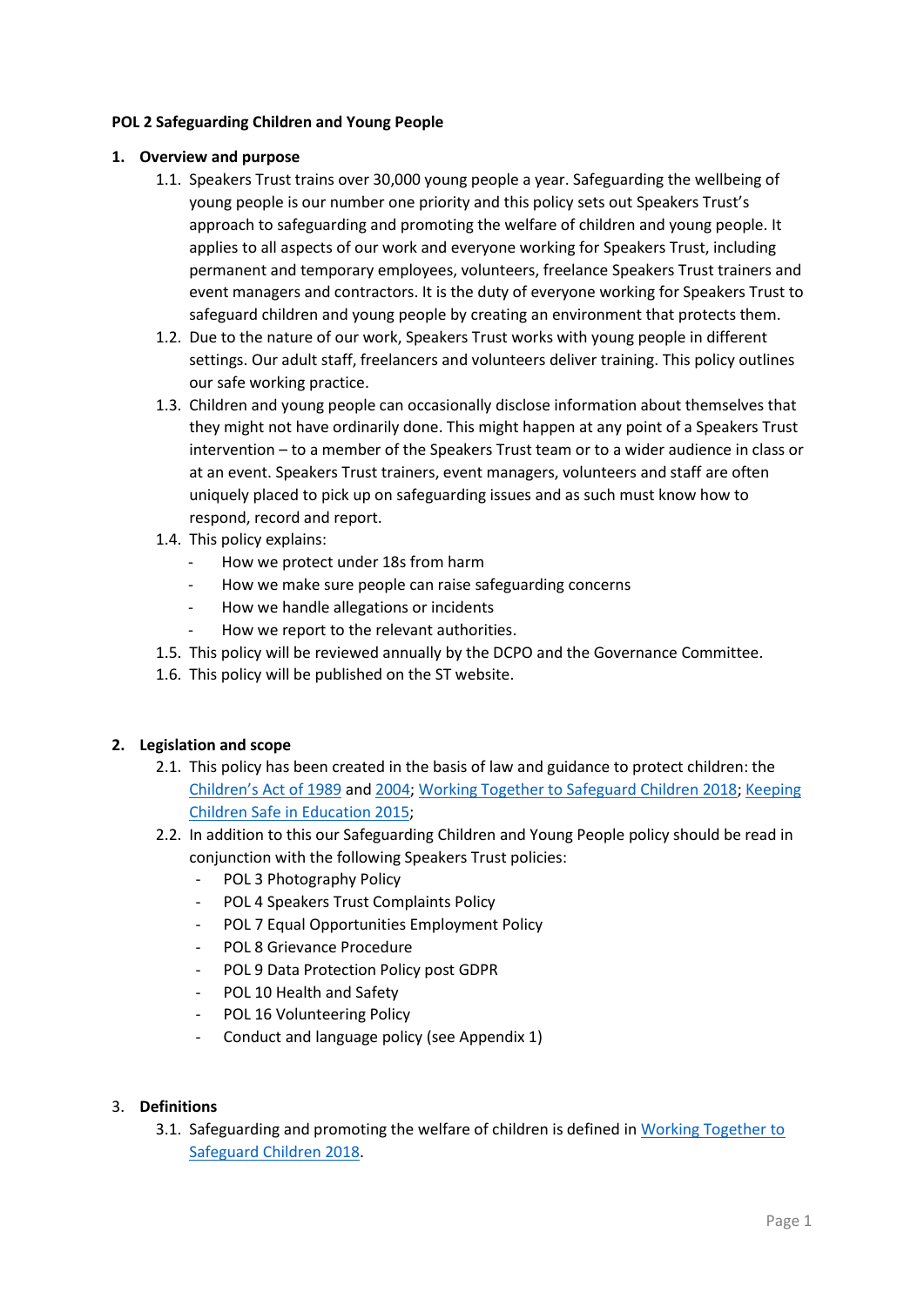- 3.2. The term 'child' is anyone who has not yet reached their  $18<sup>th</sup>$  birthday. 'Children' therefore means 'children and young people' throughout this policy.
- 3.3. The term 'safeguarding' is taken from the statutory guidance to mean:
	- Protecting children from maltreatment
	- Preventing impairment of children's health or development
	- Ensuring that children grow up in circumstances consistent with the provision of safe and effective care
	- Taking action to enable all children to have the best outcomes.
- 3.4. The term 'activity' means any activity or series of activities arranged for children in the name of the charity. Throughout this policy we have clearly defined the different types of activity as some are hosted by a client/partner and others are designed and delivered by Speakers Trust:
	- 3.4.1.An 'activity designed and delivered Speakers Trust' is one scheduled for children not in a school. For all activities designed and delivered by Speakers Trust we will follow this safeguarding policy.
	- 3.4.2.A 'partner or client hosted activity' is one scheduled with or by the client, and is held on the client's premises. For all partner or client hosted activities, their safeguarding policy will take precedence but does not replace this policy.
	- 3.4.3.A 'regulated' activity means one or more of the below as a regular activity (at least once a week or 4 days within a 30-day period.):
		- Unsupervised activities: teaching, training, instructing or supervising children
		- Anyone with access to children's data (including video material)
		- Working (including freelancers and contractors) at schools with opportunities for contact with children
- 3.5. In line with the NSPC[C definitions and signs of child abuse 2018](https://learning.nspcc.org.uk/research-resources/briefings/definitions-signs-child-abuse/) child abuse is when a person – adult or child – harms a child. It can be physical, sexual or emotional, but can also involve a lack of love, care and attention. Children who suffer abuse may struggle to find the words to speak out, so it's vital that all members of staff, freelancers, volunteers and external contractors representing Speakers Trust (henceforward termed Speakers Trust workers) working with children are vigilant for the signs of abuse.
- 3.6. All Speakers Trust staff, freelancers and volunteers are required to act in line with this safeguarding policy.
	- 3.6.1.If a student makes a disclosure in an activity, workshop or at an event, or a member of staff, freelancer or a volunteer makes an observation which raises concerns about their welfare, the adult must report it.
	- 3.6.2.If the disclosure or observation happened at a partner or client hosted activity, concerns must be reported to the client's safeguarding lead (who will then follow their own procedures), and then the Speakers Trust Safeguarding Manager or DCPO (who will then follow up with the client's DCPO).

# **4. Recognising signs of abuse**

4.1. Children who suffer abuse may be afraid to tell anybody about the abuse. They may struggle with feelings of guilt, shame or confusion – particularly if the abuser is a parent, caregiver or other close family member or friend. Children and young people who have been abused may want to tell someone, but not have the exact words to do so. They may attempt to disclose abuse by giving adults clues, through their actions and by using indirect words (Allnock and Miller, 2013; Cossar et al, 2013).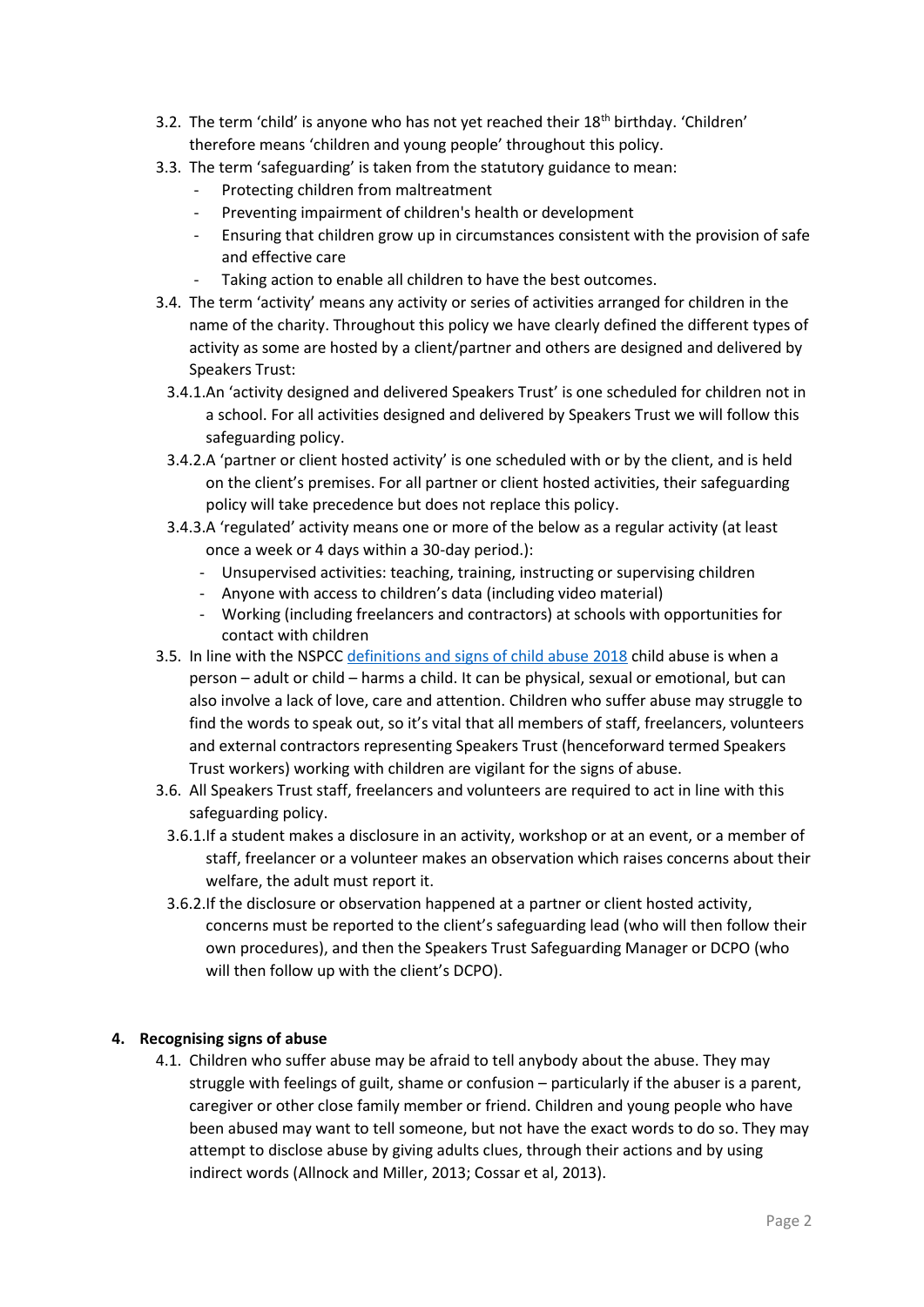- 4.2. **A disclosure** is when a child tells you something that relates to their welfare. It may include information relating to abuse or to their mental health. Our workshops provide a safe space which may make it possible for them to open up in a way that has not been possible before. It may also leave them feeling vulnerable.
- 4.3. **An observation** is when you observe an indicator that something is wrong and there may be something impacting on their welfare.
	- 4.3.1.**[Physical abuse](https://learning.nspcc.org.uk/child-abuse-and-neglect/physical-abuse/)** is defined as deliberately hurting a child and causing physical harm (Department of Health, 2017; Department for Education, 2018; Scottish Government, 2014; All Wales Child Protection Review Group, 2008). It includes injuries such as: hitting, kicking, shaking, throwing, poisoning, burning or suffocating.
	- 4.3.2.**[Neglect](https://learning.nspcc.org.uk/child-abuse-and-neglect/neglect/)** is defined as "the ongoing failure to meet a child's basic physical and psychological needs" (Department for Education, 2018; Department of Health, 2017; Scottish Government, 2014; All Wales, Child Protection Review Group, 2008).
	- 4.3.3.**[Child sexual abuse](https://learning.nspcc.org.uk/child-abuse-and-neglect/child-sexual-abuse/)** is when a child is forced or persuaded to take part in sexual activities (All Wales Child Protection Review Group, 2008; Department for Education, 2018; Department of Health, Social Services and Public Safety, 2017; Scottish Government, 2014). This may involve physical contact or non-contact activities and can happen online or offline.
	- 4.3.4.**[Child sexual exploitation](https://learning.nspcc.org.uk/child-abuse-and-neglect/child-sexual-exploitation/)** is a type of sexual abuse. It occurs where an individual or group takes advantage of an imbalance of power to coerce, manipulate or deceive a child or young person under the age of 18 into sexual activity (All Wales Child Protection Procedures Review Group 2013; Department for Education, 2017; NIdirect, 2018; Scottish Government, 2018;).
	- 4.3.5.**[Harmful sexual behaviour](https://learning.nspcc.org.uk/child-abuse-and-neglect/harmful-sexual-behaviour/)** is developmentally inappropriate sexual behaviour which is displayed by children and young people. It may also be referred to as sexually harmful behaviour or sexualised behaviour. It can be displayed towards younger children, peers, older children or adults, and is harmful to the children and young people who display it, as well as the people it is directed towards.
	- 4.3.6.**[Emotional abuse](https://learning.nspcc.org.uk/child-abuse-and-neglect/emotional-abuse/)** is emotional maltreatment of a child, which has a severe and persistent negative effect on the child's emotional development (Department for Education, 2017; Department of Health, 2017; Scottish Government, 2014; All Wales Child Protection Review Group, 2008). It's also known as psychological abuse.
	- 4.3.7.**[Domestic abuse](https://learning.nspcc.org.uk/child-abuse-and-neglect/domestic-abuse/)** is any type of controlling, coercive, threatening behaviour, violence or abuse between people who are, or who have been in a relationship, regardless of gender or sexuality. It can include physical, sexual, psychological, emotional or financial abuse.
	- 4.3.8.**[Bullying](https://learning.nspcc.org.uk/child-abuse-and-neglect/bullying/)** is when individuals or groups seek to harm, intimidate or coerce someone who is perceived to be vulnerable (Oxford English Dictionary, 2018). It can involve people of any age, and can happen anywhere – at home, school or using digital technologies (cyberbullying). This means it can happen at any time.
	- 4.3.9.**[Online abuse](https://learning.nspcc.org.uk/child-abuse-and-neglect/online-abuse/)** is any type of abuse that happens on the internet, facilitated through technology like computers, tablets, mobile phones and other electronic devices (Department for Education, 2018; Department of Health, 2017; Scottish Government, 2014; Welsh Assembly Government, 2018).
	- 4.3.10. **[Child trafficking](https://learning.nspcc.org.uk/child-abuse-and-neglect/child-trafficking-and-modern-slavery/)** is defined as recruiting, moving, receiving and harbouring children for the purpose of exploitation (HM Government, 2011; DHSSPS and Northern Ireland and Police Service of Northern Ireland, 2011; Scottish Government, 2013; All Wales Child Protection Review Group, 2011). Child trafficking is a form of modern slavery (HM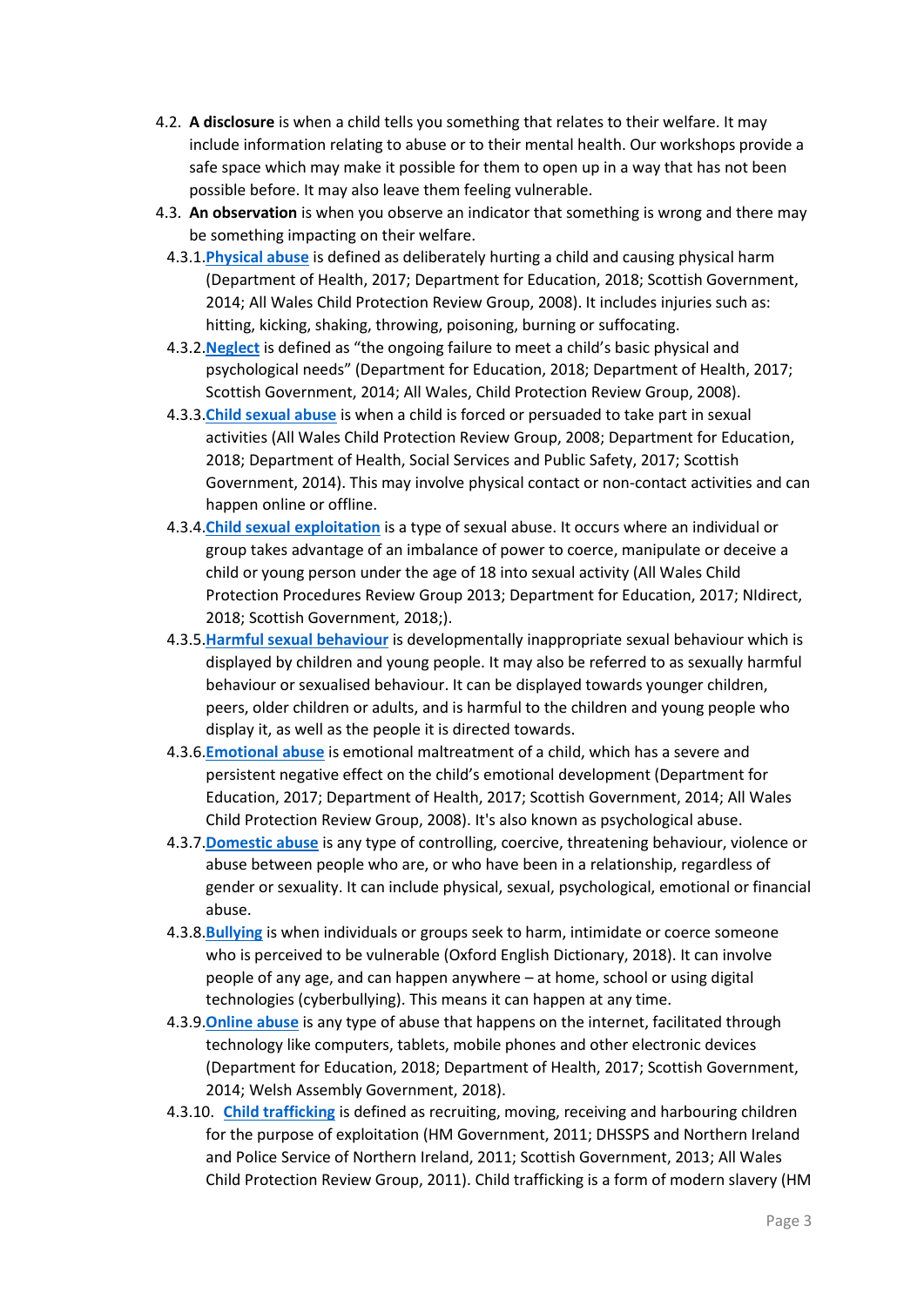Government, 2014). Many children are trafficked into the UK from overseas, but children can also be trafficked from one part of the UK to another.

4.3.11. **[Female genital mutilation](https://learning.nspcc.org.uk/child-abuse-and-neglect/fgm/)** is the partial or total removal of the external female genitalia for non-medical reasons. It's also known as female circumcision or cutting.

### **5. Guidelines in the event of concern**

- 5.1. All Speakers Trust workers are required to act in line with this safeguarding policy. If a student makes a disclosure in a workshop or a trainer, event manager or volunteer makes an observation which raises concerns about their welfare, the adult must report it. Under no circumstances should they ignore their suspicions and assume that someone else will take action to protect that child.
- 5.2. Speakers Trust workers working with children need to be able to recognise the different types of abuse  $(4.3.1 - 4.3.11)$  as well as the indicators and know how to respond appropriately.
- 5.3. **Do:**
	- Remain calm, approachable and receptive
	- Listen carefully, without interrupting
	- Acknowledge you understand how difficult this may be
	- Make it clear that you are taking what is said seriously
	- Reassure them that they have done the right thing in telling you
	- Let them know that you'll do what you can to help them
	- Make a written record of exactly what has been said (as soon as possible) keep these notes safe and discuss with the Safeguarding Manager for confirmation on what to do with these notes.

# 5.4. **Don't:**

- Promise confidentiality
- Ask leading or probing questions
- Repeatedly question or ask the child to repeat the disclosure
- Discuss the disclosure with people who do not need to know
- Delay in reporting the disclosure.
- 5.5. **What to do next:** If you have serious and urgent concerns about the safety of the child:
	- 5.5.1.If you are in a school: Speak to the Head of Safeguarding before you leave the premises.
	- 5.5.2.If you are not in a school environment call the DCPO who will in turn call the client or the NSPCC or police (depending on the level of concern).
	- 5.5.3.In all cases call the Speakers Trust Safeguarding Manager as soon as possible. When recording the safeguarding disclosure or observation they will ask you the following questions (See Appendix 2 for the guide in which questions will be asked):
		- Name of client/school (and lead member of staff if known);
		- Name of child, including other identifying information e.g. class;
		- When and where did the disclosure happen, and what was the context;
		- Who else was present;
		- Who else heard the disclosure;
		- Exactly what was said by the child (try to record word for word);
		- Anything you said/or did; and
		- Any other observations.

#### 5.6. **Telephone list for reporting an observation or a disclosure:**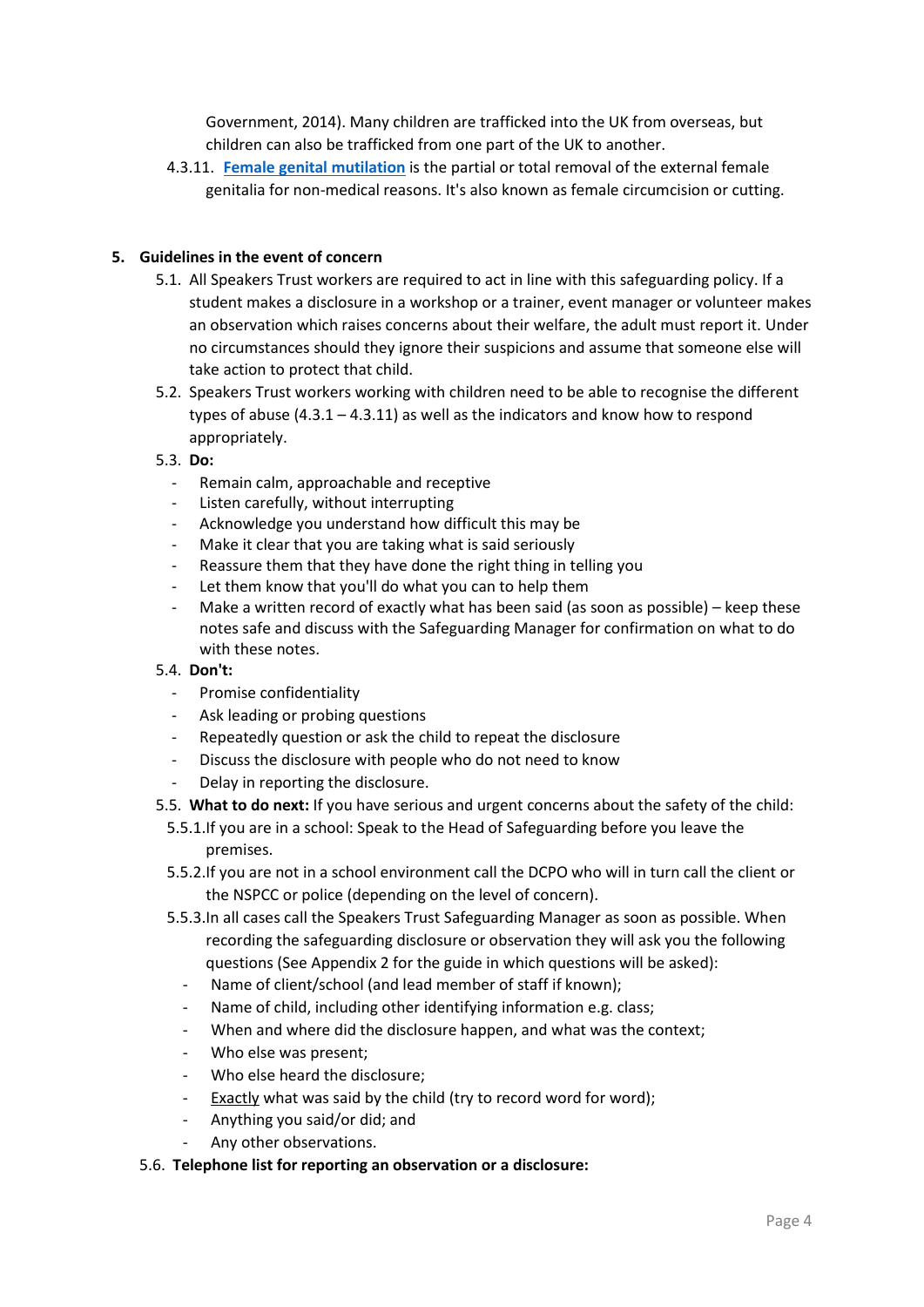| <b>Scenario</b>                              | Who                                | Telephone number            |
|----------------------------------------------|------------------------------------|-----------------------------|
| Low level concern<br>Safeguarding Manager or |                                    | 020 7073 2614 (RLJ, AJ, VC) |
|                                              | DCPO (Russell Findlay)             | 07597 372 308 (RF)          |
|                                              | Named Trustee, Cindy Rampersaud    | 07481 111985 (CR)           |
| <b>Further guidance</b>                      | <b>NSPCC</b>                       | 08088005000                 |
| required                                     | Followed by DCPO Russell Findlay   | 07597 372 308 (RF)          |
| Immediate risk of                            | <b>Emergency services</b>          | 999                         |
| harm/danger                                  | Followed by DCPO (Russell Findlay) | 07597 372 308 (RF)          |

- 5.7. **What to do with your notes:** Keep the notes you have made about the disclosure safe and separate them from the rest of your paperwork. This is confidential material. The Safeguarding Manager will agree with you what to do with them.
- 5.8. Once you have reported the disclosure or observation, the Safeguarding Manager will react, respond, report and refer. If non-emergency they will report to client/school's safeguarding lead and to follow up for a confirmation of receipt and that the school will be following their standard safeguarding procedures.
- 5.9. If a member of school staff has also heard the disclosure we recommend that you follow their lead in the classroom in terms of an immediate response. However, nothing overrides the welfare and safety of the child and if necessary you should use your own judgement. Even if a member of staff was present and appears to have acted on the concern you should record what has been said and report it to Speakers Trust. A school is responsible for the child's welfare and safety but Speakers Trust has a responsibility to ensure information is passed on.

**Doing nothing is not an option. It is your responsibility to act.**

# **6. Recruitment of employed staff and freelance and volunteer staff**

- 6.1. As part of Speakers Trust employment, we carry out safe recruitment checks on everyone who represents us as a Speakers Trust worker. For any staff members or freelancers who have joined the team from December 2018 two professional references (from last/recent employers) will be requested.
	- 6.1.1.Individuals who are representing Speakers Trust (whether, employed, freelance, contractors or volunteers) and carry out regulated for the charity will have a different level of checking, training and oversight to an individual/organisation working for Speakers Trust in a role that is not a regulated activity e.g. ad hoc film crew or a visiting guest who is contributing their expertise at an event (see Appendix 3)
		- 6.1.1.1.A secure database will be kept listing different Speakers Trust workers or independent workers with dates outlining when checks and training have been made and undertaken.

# 7. **DBS Checks**

- 7.1. Speakers Trust is registered with UCheck and the [Disclosure and Barring Service](https://www.gov.uk/government/organisations/disclosure-and-barring-service) (DBS) to carry out Criminal Record Checks. Enhanced DBS Checks and barred list checks (where appropriate) enable the charity to undertake a more thorough and safer recruitment practise for anyone working with children.
	- 7.1.1.Speakers Trust will accept an enhanced DBS authorised by a different agency, company or charity provided:
		- It was issued within an appropriate timescale for the risk level of the role, as determined by ST policy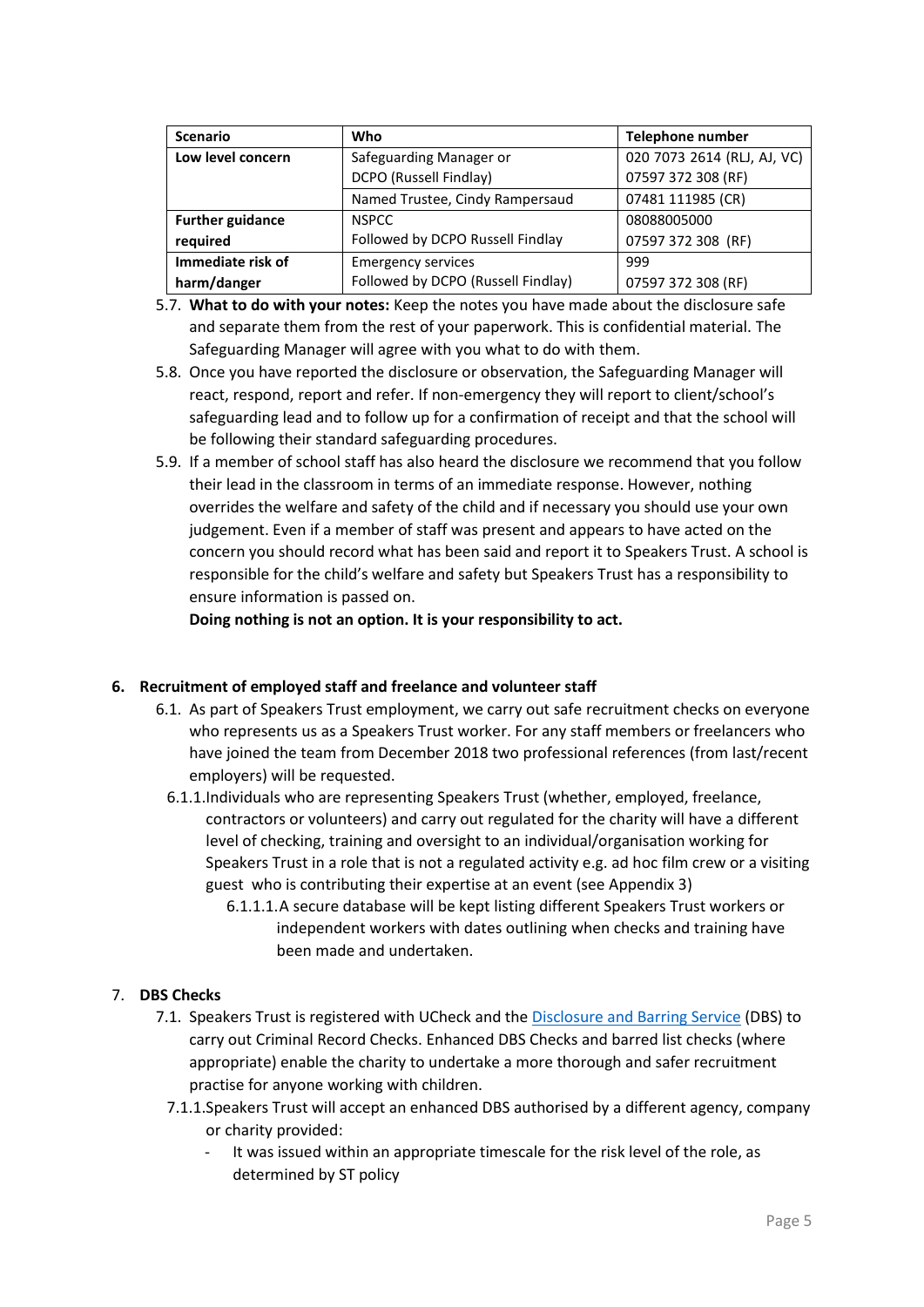- The applicant's identity matches the details on the certificate using Government guidelines on ID
- The certificate is the right level and type for the role applied for.
- 7.1.2.Speakers Trust accepts and encourages the DBS update service for all workers.
- 7.2. All Speakers Trust workers (paid or unpaid) delivering regulated activity and are eligible for an enhanced with barred DBS check will be required to get one. Individuals working for another organisation and are supporting Speakers Trust providing a different area of expertise will need a Basic Check.
- 7.3. Where it is impractical to get a Basic Check workers will be given a copy of the Safeguarding Children and Young People policy and be asked to sign a declaration confirming they have no convictions relating to children and that they will abide by the Speakers Trust policy. They will be briefed by a Speakers Trust worker with a DBS and Safeguarding Training and will be closely supervised by someone with an enhanced check and safeguarding training.
- 7.4. Speakers Trust recognises that it is not possible for short notice workers (paid or unpaid) to provide an enhanced DBS or a Basic Check. In these cases workers will be required to sign a declaration stating they have no convictions making them unsuitable to work with children and that they will abide by the Speakers Trust policy. They will be briefed by a Speakers Trust worker with a DBS and Safeguarding Training and will be closely supervised by someone with an enhanced check and safeguarding training.
	- 7.4.1.All observations, shadowing sessions, and unregulated work (not delivered by a Speakers Trust worker) must be organised by the central team and agreed by the school/client in advance.
		- 7.4.1.1. Under no circumstances may an adult observing, shadowing, delivering unregulated work (not delivered by a Speakers Trust worker) be left unattended with children.
- 7.3 Speakers Trust will need to see the original DBS certificate for all Speakers Trust workers before work commences and on a reoccurring annual basis.
- 7.4 When a Speakers Trust worker (and anyone delivering unregulated work) stops working with, or for, Speakers Trust, all their DBS data or copies of their DBS certificate will be promptly shredded and/or permanently deleted (within one month of termination of work).
- 7.5. **DBS responsibilities**: Every Speakers Trust worker is responsible for their own certificate. This includes:
	- 7.5.1.Producing DBS certificate when requested by Speakers Trust or our clients.
		- 7.5.1.1.If a Speakers Trust worker would like Speakers Trust to hold a central copy of their DBS (to facilitate requests from clients to DBS certificates) they will need to consent to this annually – it is optional and is not a requirement of working with Speakers Trust.
	- 7.5.2.The safekeeping of their own certificate.
	- 7.5.3.Carrying the original DBS certificate with them to every Speakers Trust activity.
	- 7.5.4.Informing Speakers Trust if the status of their criminal record changes or they are under a police investigation.
	- 7.5.5.Ensuring their DBS is dated with the Speakers Trust DBS guidelines according to the role and access to children and their data (see Appendix 3).
		- 7.5.5.1. If a Speakers Trust worker's (or anyone delivering regulated work for Speakers Trust) DBS is older than the renewal date (outlined in Appendix 3) – all work will be reallocated until their new DBS has been received.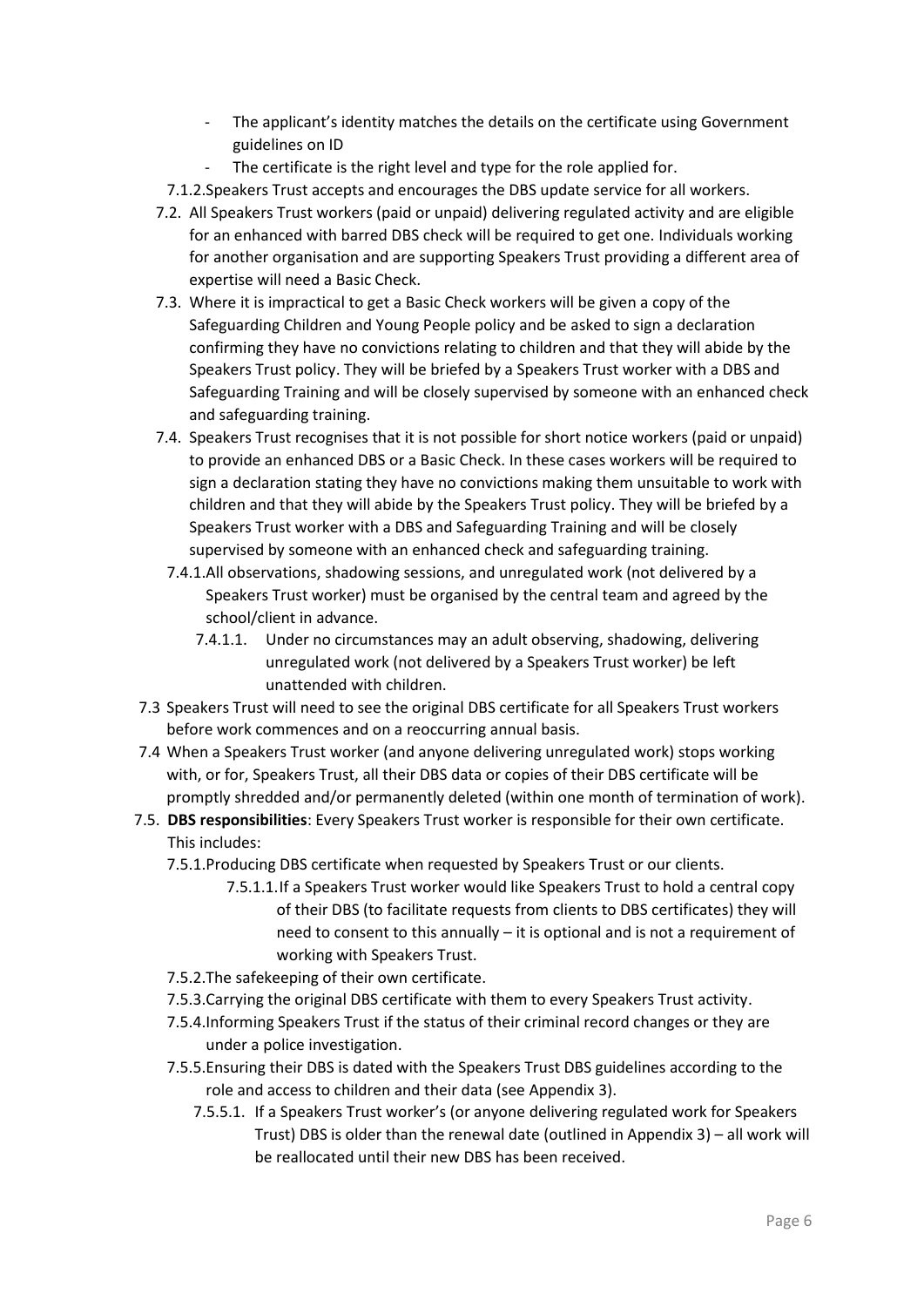- 7.6. **DBS with positive disclosures:** Should a DBS with content be received, a risk assessment will be carried out by the DCPO.
	- 7.6.1.This risk assessment will assess the information contained within the DBS.
	- 7.6.2.The member of staff or freelancer will be asked to attend an interview prior to a recruitment decision being finalised.
	- 7.6.3.The [Rehabilitation of Offenders Act 1974](https://www.legislation.gov.uk/ukpga/1974/53) and th[e Protection of Freedoms Act 2012](http://www.legislation.gov.uk/ukpga/2012/9/contents/enacted) should be considered in all cases before a final decision is made.
	- 7.6.4.Speakers Trust is committed to providing equal opportunities to staff and therefore a full DBS which has content, will not necessarily result in not being able to work with Speakers Trust.

### 8. **Safeguarding Training**

- 8.1. Speakers Trust is committed to ensuring that everyone who works for us understands their safeguarding responsibilities and keeps their knowledge up to date.
- 8.2. All employed staff, freelancers and long term volunteers (over 3 months) are required to attend an NSPCC's I[ntroduction to Child Protection and Safeguarding](https://learning.nspcc.org.uk/training/introductory/introduction-to-safeguarding-and-child-protection/) or complete the [NSPCC Child Protection in Schools](https://learning.nspcc.org.uk/training/schools/child-protection-in-schools-online-course/) online course (or equivalent courses) before working with any children and within three months of taking up employment/commitment to working with Speakers Trust. This training must be refreshed a minimum of once every three years. All training days for freelance trainers and event managers must – as standard – ensure safeguarding is covered (what is a safeguarding issue, how to respond, how to report).

#### 9. **Risk Assessments**

- 9.1. Any activity undertaken by Speakers Trust must have a relevant risk assessment assigned to it, filled in by the relevant Programme Director or Manager and approved by the DCPO. These assessments must be filed with the activity plans and be accessible at any time.
- 9.2. Activities designed and delivered by Speakers Trust (see 3.4.1), which are different from one another will require individual risk assessments tailored to individual activities
- 9.3. A partner or client hosted activity (see 3.4.2) will require a different risk assessment for each activity type.

#### 10. **Consent**

- 10.1. Speakers Trust will obtain parent/guardian consent for all activities that designed and delivered by Speakers Trust (see 3.4.1). This consent form must outline any specific risks that must be considered as well as detail on what they are consenting to.
- 10.2. Speakers Trust will do everything it can to safeguard young people in its care but recognise, in some circumstances, due to the nature of the work carried out, obtaining parental consent for specific activities is not always possible (e.g. for school supplied hosts/volunteers/musicians or audience members at an event). In these circumstances the school will be informed and asked if there is any reason why photographs cannot be posted online.
- 10.3. Speaking in public builds confidence and self-esteem but it can also bring challenges. This is especially true when someone is speaking on personally important or controversial topics. Speakers Trust has comprehensive guidelines in place to support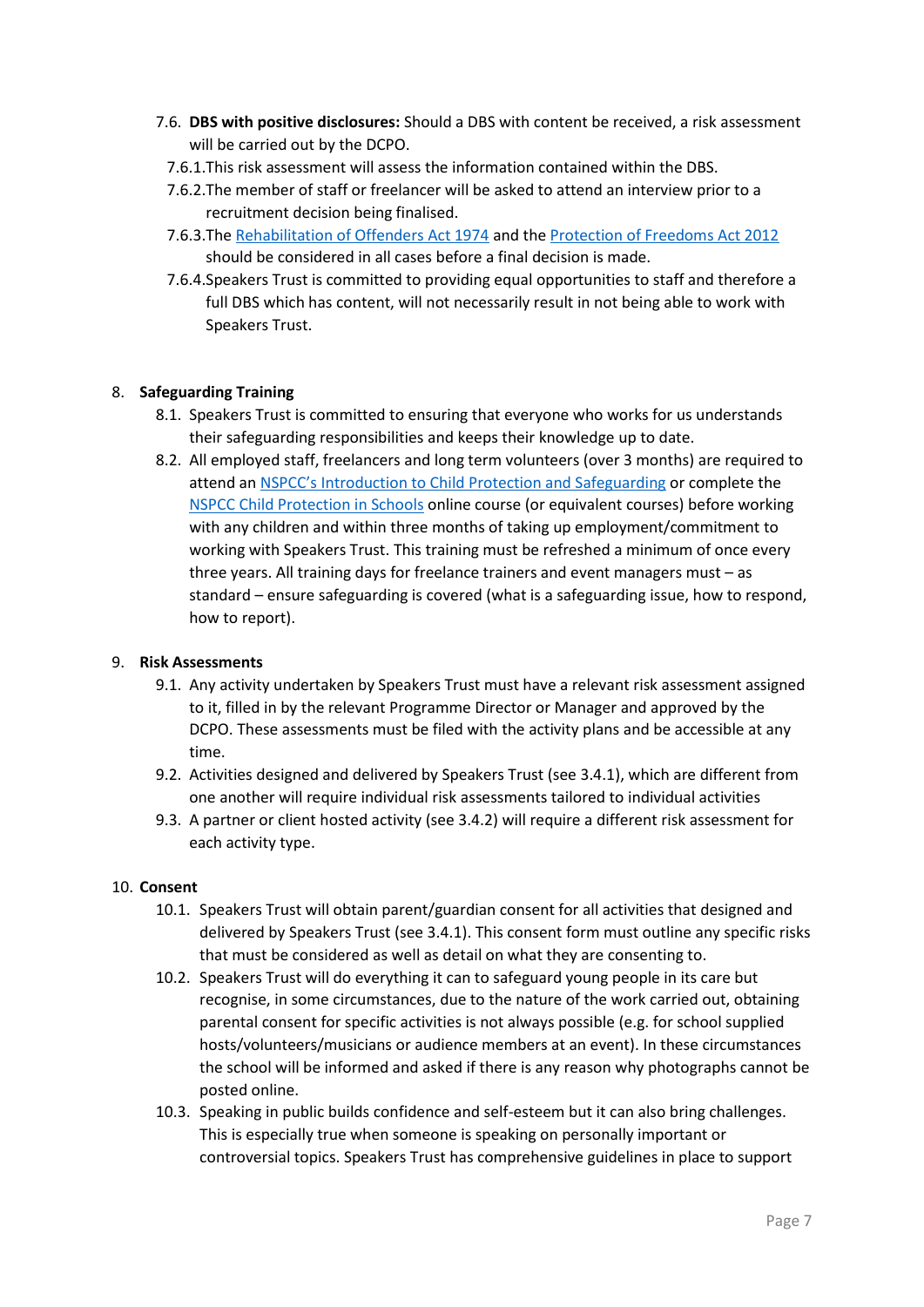children with their decision on what to speak about (see Parent/Guardian consent, teacher agreement, student notes, teacher notes and SOC workbook).

### **11. Use of Images and Videography**

- 11.1. Speakers Trust publishes photographs and videos of speeches made by children, online and on digital channels. As such, we are a controller of children's digital media and have a responsibility to ensure it is used safely and in accordance with their welfare and dignity.
- 11.2. We have a photography and video policy for (see 2.2 reference to POL 3 and a policy on the storage and use of all digital media associated with young people (see 2.2 reference to POL 9). These policies must be adhered to by all Speakers Trust workers.

### **12. Staff Behaviour**

- 12.1. The standards of behaviour expected of Speakers Trust workers are outlined in the conduct and language policy (see 2.2 reference and Appendix 1). All staff, volunteers and freelancers must abide by this at all times.
- 12.2. All staff will complete a probationary period, in which the staff members performance and behaviour is closely monitored.
- 12.3. **Referral to the Disclosure & Barring Service (DBS):** If Speakers Trust removes someone from working with children (or would have, had the person not left first) because the person is believed to pose a risk of harm to children, the ST must make a referral to the Disclosure and Barring Service using the DBS referra[l form.](https://speakerstrust.sharepoint.com/sites/Administration/Shared%20Documents/Policies%20and%20Procedures/Draft%20Policies/POL2%20Safeguarding%20Children%20and%20Young%20People/1.1.%09https:/www.gov.uk/government/publications/dbs-referrals-form-and-guidance)
	- 12.3.1. A decision to refer will be taken by the CEO in conjunction with the Safeguarding Trustee.
	- 12.3.2. Speakers Trust will refer someone to the DBS (within three months) if they:
		- Dismissed them because they harmed a child;
		- Dismissed them or removed them from working in a regulated activity or because they might have harmed a child;
		- Were planning to dismiss them for either of these reasons, but the person resigned first; or
		- Information comes to light that, had it been known before, would have led to the person being removed from working in a regulated activity.

#### **13. Use of Social Media**

- 13.1. All Speakers Trust workers must be respectful and responsible online as you are offline and use good judgment at all times when using social media.
- 13.2. Speakers Trust workers should have no contact with children on social media; this includes, but is not limited to, accepting friends on Facebook and tweeting at their handles.
- 13.3. We ask that everyone should remember not to post anything online that they wouldn't want parents, teachers, beneficiaries, minors, employers or funders to see. Once something is online it can sometimes be shared and spread in ways you never intended.
- 13.4. Regardless of your privacy settings, assume that all of the information you have shared on your social network is public information. Where possible Speakers Trust encourages separate personal and professional accounts.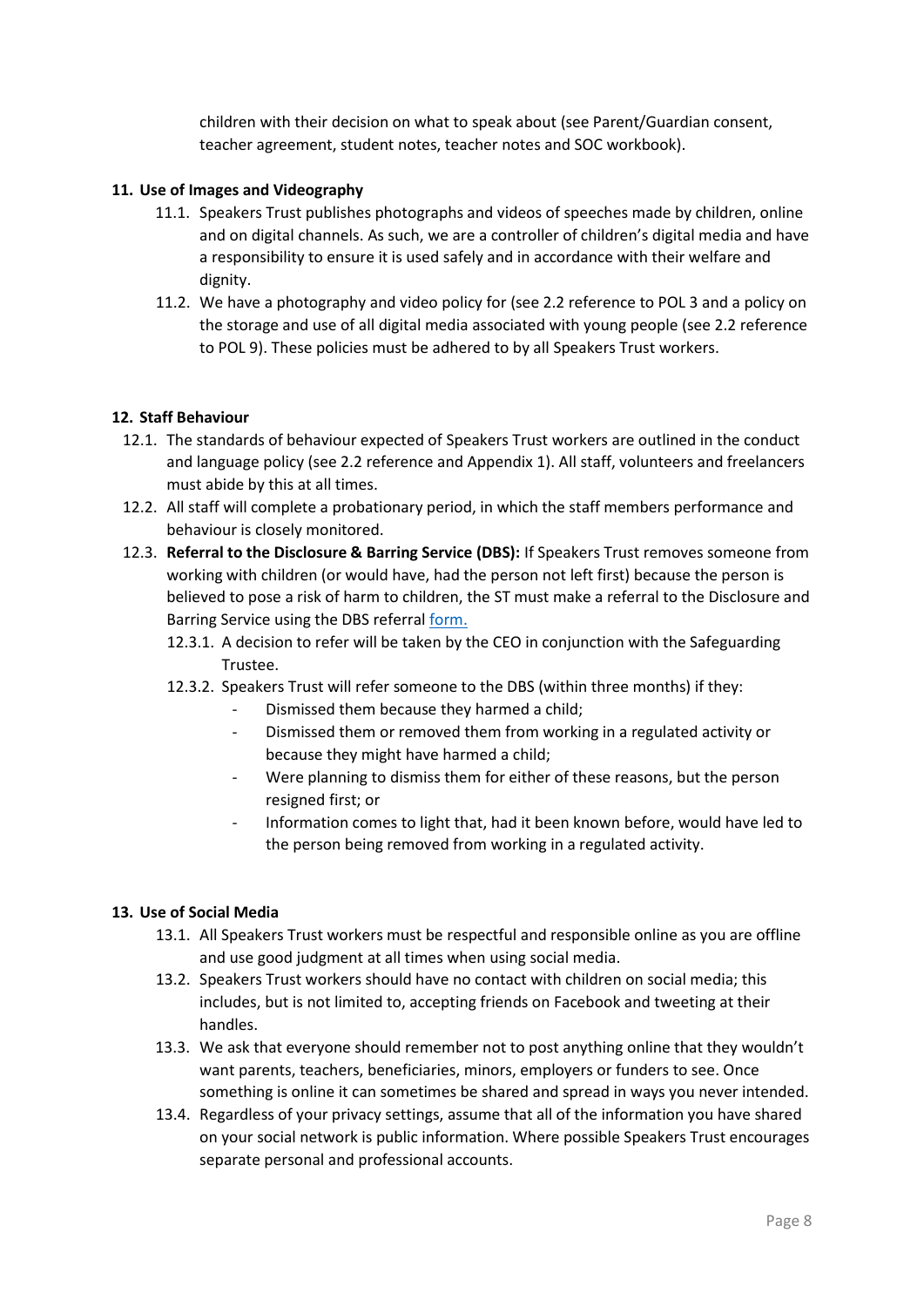- 13.5. Speaking in public builds confidence and self-esteem but it can also bring challenges. This is particularly true when using social media. Speakers Trust has comprehensive guidelines in place to support children with their decision on what to speak about and understanding that messages can be shared online (see Parent/Guardian consent, teacher agreement, student notes and teacher notes).
- 13.6. A child, parent/guardian or teacher can ask for any Speakers Trusted hosted (ST website, JPSOC website or ST and JPSOC social media channels) material to be taken down at any time. Speakers Trust staff must oblige with these requests promptly.
- 13.7. Under no circumstances should you publish, post or release information that is considered confidential. If it seems confidential, it probably is.

# **14. Learning and Improving**

- 14.1. As a learning and development charity it is essential that we keep improving our knowledge and understanding of how best to protect children. We review our own practice annually to check we are placing the right emphasis on safeguarding in our work. Following a serious incident we will conduct an additional review and will promote a culture in which we can learn and improve our practice.
- 14.2. This safeguarding policy will be reviewed annually by the DCPO and the Governance Committee.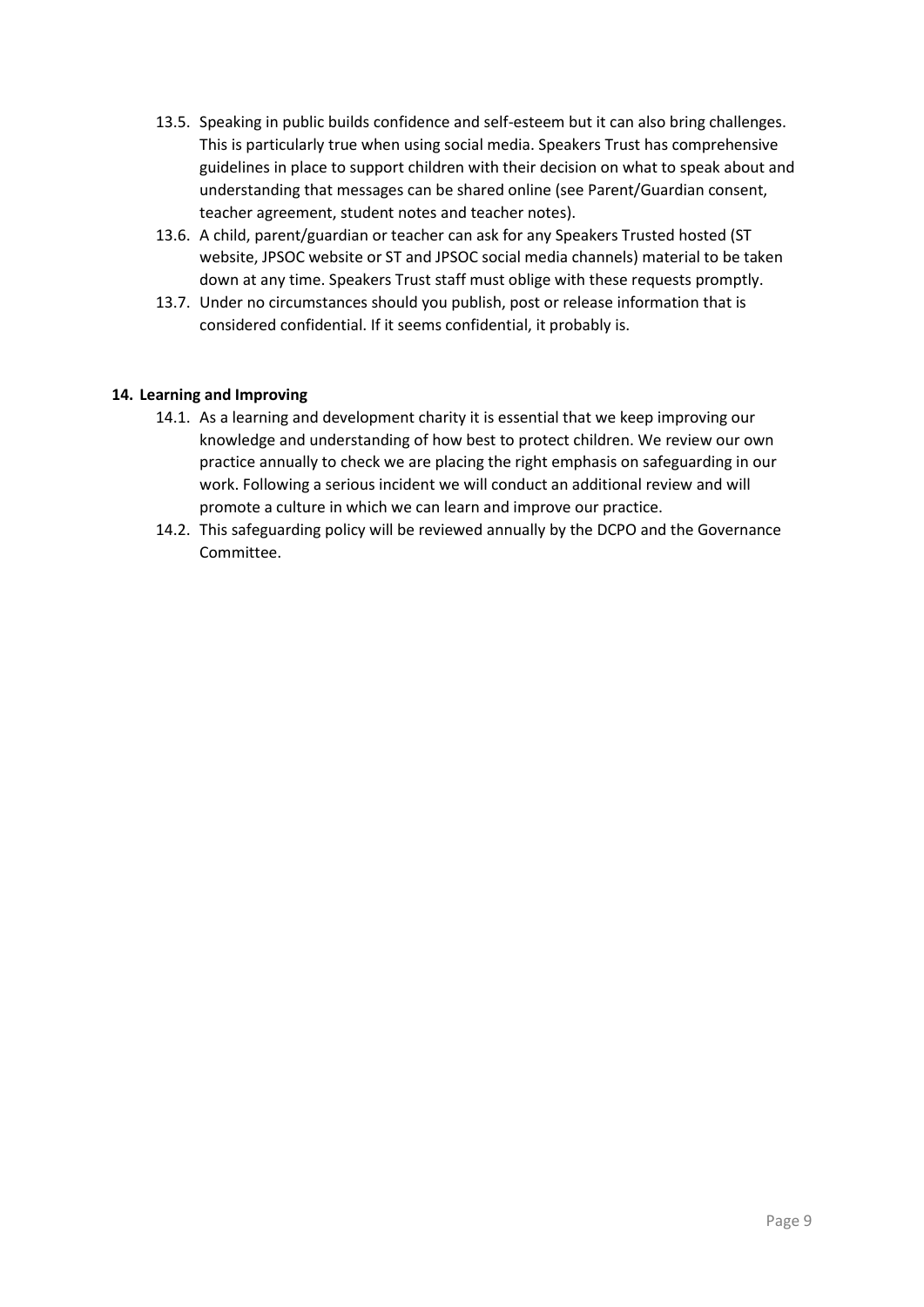# **Appendix 1**

# **1. Conduct and Language Policy**

- 1.1. This document should be read in conjunction with our Safeguarding Children & Young People Policy. Its aim is to set out best practice when training children and young people and to help all trainers and volunteers safeguard against any allegation of impropriety from a child, young person or teacher.
- 1.2. At all times, you should take care not to place yourself in a vulnerable position with a child.

# **2. Conduct**

- 2.1. Training should always be undertaken in a neutral venue and never take place in a trainer's home or otherwise in a residential property except with the knowledge and written consent of Speakers Trust, the parents or guardian and contact staff/ organiser.
- 2.2. Direct contact with children and young people should, where training is being delivered through a school or organisation, only be made through a representative of the relevant school or organisation. In all other cases it should be through a parent or legal guardian. When a Speakers Trust worker needs to contact a student – communication should be clear and transparent and always cc in their parent/guardian or teacher.
- 2.3. Unless absolutely necessary, young people should not be taken alone on car journeys. Where it is unavoidable the full knowledge and consent of the parents or guardian and a senior member at the organisation/ school should be sought. In seeking consent, you should state the proposed purpose of the journey and the anticipated length. You should also check and confirm insurance liability.
- 2.4. It is best practice never to touch a student. An arm around the shoulder or a pat on the back could be misconstrued. In addition, if you are trying to illustrate a point about posture or body language, you should use your own body to demonstrate your recommendations.
- 2.5. There may be occasions, however, when physical contact is unavoidable e.g. to provide support to a sick or disabled child. Physical contact should only take place with the consent of the child and the purpose of the contact should be clear.
- 2.6. If you are in the unfortunate position of having to use physical intervention as a last resort with a child or young person (i.e. where a child or young person is endangering him/herself or others) please be aware that any action that causes injury or distress may be considered under the child protection or disciplinary procedures.
- 2.7. Before taking photographs of children at training or competition events, Speakers Trust trainers and volunteers need to request permission from the school or organisation through which the training is being delivered to obtain any necessary parental or legal guardian permissions. No photographs will be taken of children and young people at any Speakers Trust event without such permissions.

# **3. Ratios and supervision of children:**

3.1. Where possible, trainers and volunteers should avoid being alone with a group of children or young people. Best practice is to have a teacher or another responsible adult with you at all times.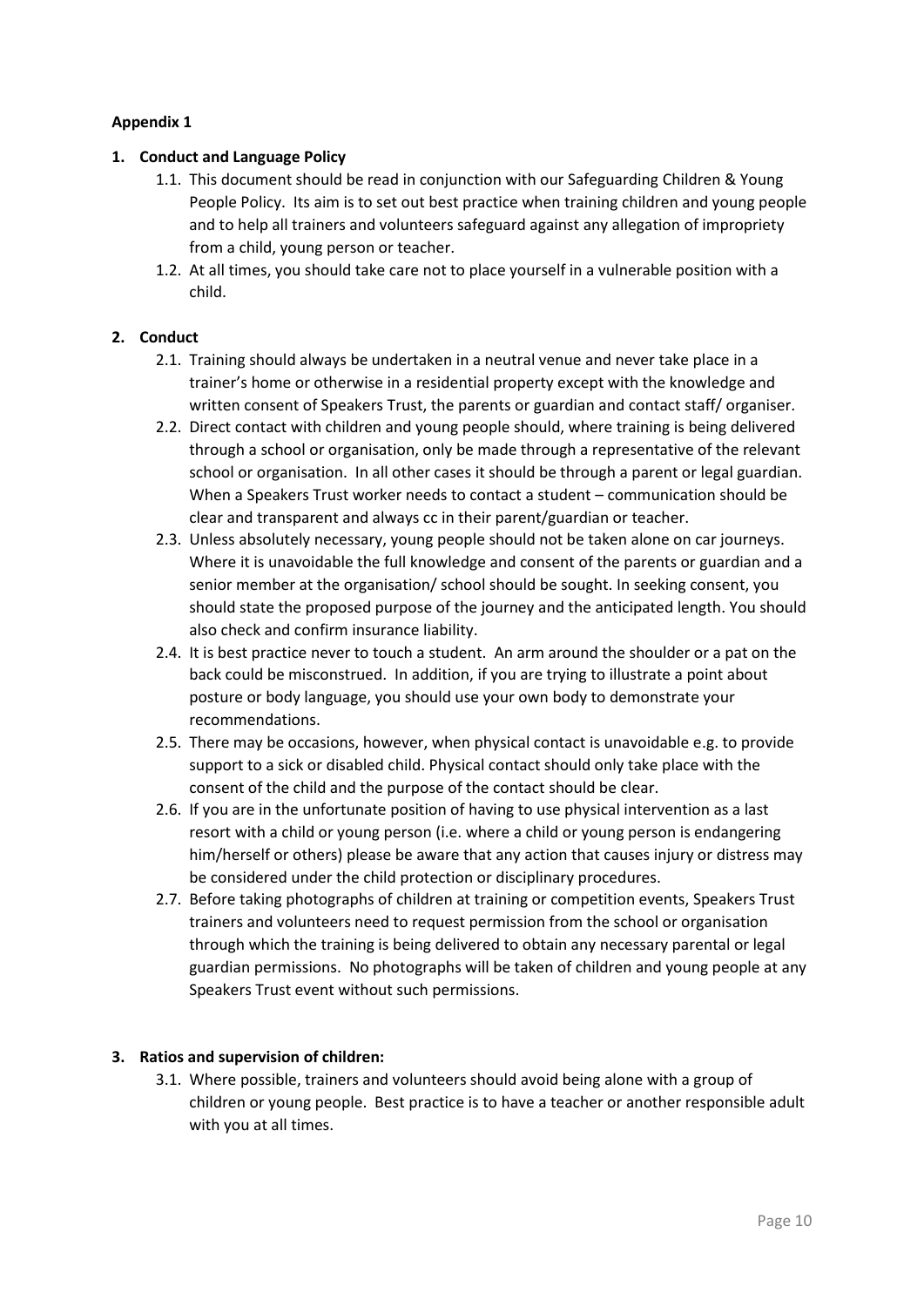3.2. Any activity undertaken by Speakers Trust will always give full consideration to the appropriate number of staff members available depending on the age of children involved; the degree of risk the activity involved.

| <b>Activity</b>       | Venue    | <b>Student</b> | <b>Student</b> | ST staff / | Teacher /      |
|-----------------------|----------|----------------|----------------|------------|----------------|
|                       |          | numbers        | age            | freelancer | <b>Mentor</b>  |
| School workshop       | School   | 25-30          | $13 - 17$      |            | 1 requested    |
| <b>NCS workshop</b>   | External | 40-75          | $16 - 17$      |            | 1/12 students  |
| <b>Regional Final</b> | School   | 20             | $14 - 15$      |            | 8-22 requested |
| <b>Grand Final</b>    | External | 15             | $14 - 15$      |            |                |
| Alumni activity       | External | $20 - 30$      | 15-16          | $2 - 3$    |                |

<sup>17.3</sup> In line wit[h NSPCC guidance,](https://www.nspcc.org.uk/preventing-abuse/keeping-children-safe/leaving-child-home-alone) children under 12 years must be accompanied in any Speakers Trust activity at all times.

# **4. Language**

- 4.1. Speakers Trust trainers and volunteers are strongly advised not to make any comments relating to gender or physical appearance.
- 4.2. Speakers Trust trainers and volunteers will strongly discourage the use of offensive or oppressive language by children or young people in relation to race, culture, age, gender, disability, religion, sexuality or political persuasion.
- **4.3.** Although we encourage pupils to call trainers and volunteers by your first name, please wear your name badge at all times as this makes the practice more professional. In turn, it is strongly advised that trainers and volunteers call the children and young people by their first names only and do not use colloquial, non-specific endearments such as "Hun", "Sweetie", etc, which could later be misconstrued.

<sup>17.4</sup> For any activity that is offered by Speakers Trust (and is not a communication skills workshop) a minimum of 2 members of staff or freelancers, with appropriate DBS checks will always be available to supervise any activity, event or trip. This ensures basic cover in the event of something impacting on the availability of one of the responsible adults during the trip.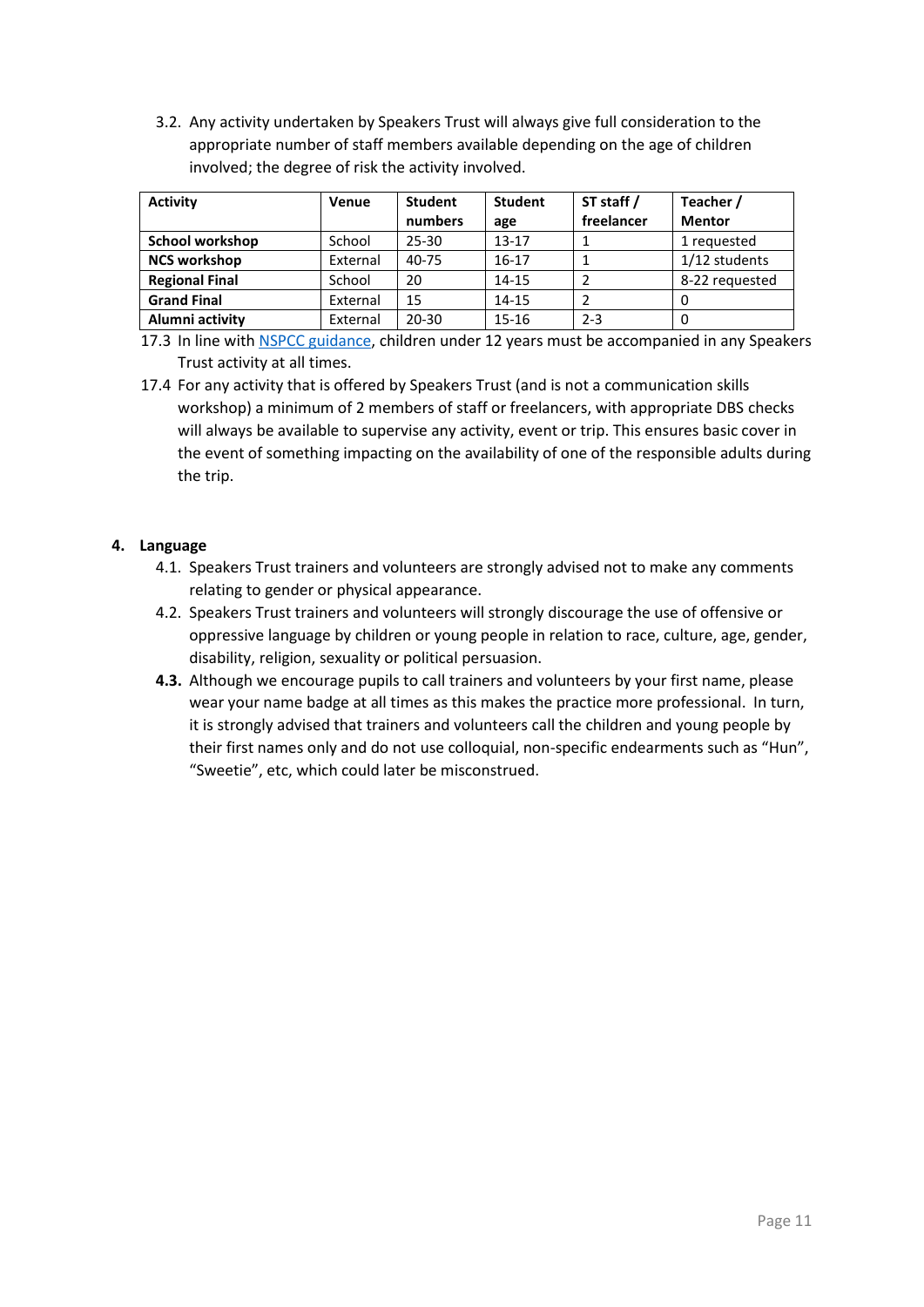# **Appendix 2**

#### **Template for Safeguarding disclosures/ concerns**

Please note, the Programme Director you call will record your responses in the below form – there is no need for you to fill in this form and send to anyone.

All disclosures will be taken over the phone – please ensure you are in a private place, away from anywhere you could be overheard when reporting a disclosure/concern and report it as soon as possible.

| Programme Director recording    |  |
|---------------------------------|--|
| disclosure/concern              |  |
| Date and time                   |  |
| Person reporting and their role |  |
| Their contact details           |  |

| Name of school |  |
|----------------|--|
| Lead teacher   |  |
| Their contacts |  |

| Name of child, including other identifying<br>information eg class        |  |
|---------------------------------------------------------------------------|--|
| When and where did the<br>disclosure/observation happen                   |  |
| Who else was present                                                      |  |
| Exactly what was said by the child and/or<br>exactly what did you observe |  |
| What did you say and/or do                                                |  |
| Who else heard the disclosure /saw the<br>incident                        |  |
| What action did they take/say they would<br>take (if any)                 |  |
| Any other observations or relevant<br>information                         |  |

| Any actions agreed for the trainer          |  |
|---------------------------------------------|--|
| What should the trainer do with their notes |  |
| Action to be taken by the Programme         |  |
| Director                                    |  |
| Who was this discussed with                 |  |
| Record of actions taken (with dates and     |  |
| supporting documentation)                   |  |
| Outcome (if known)                          |  |
| Internal audit                              |  |

NB: recorded information should be read back and checked with Trainer/Event Manager. Trainer/Event Manager should pass their notes to Speakers Trust for safe keeping in appropriate manner.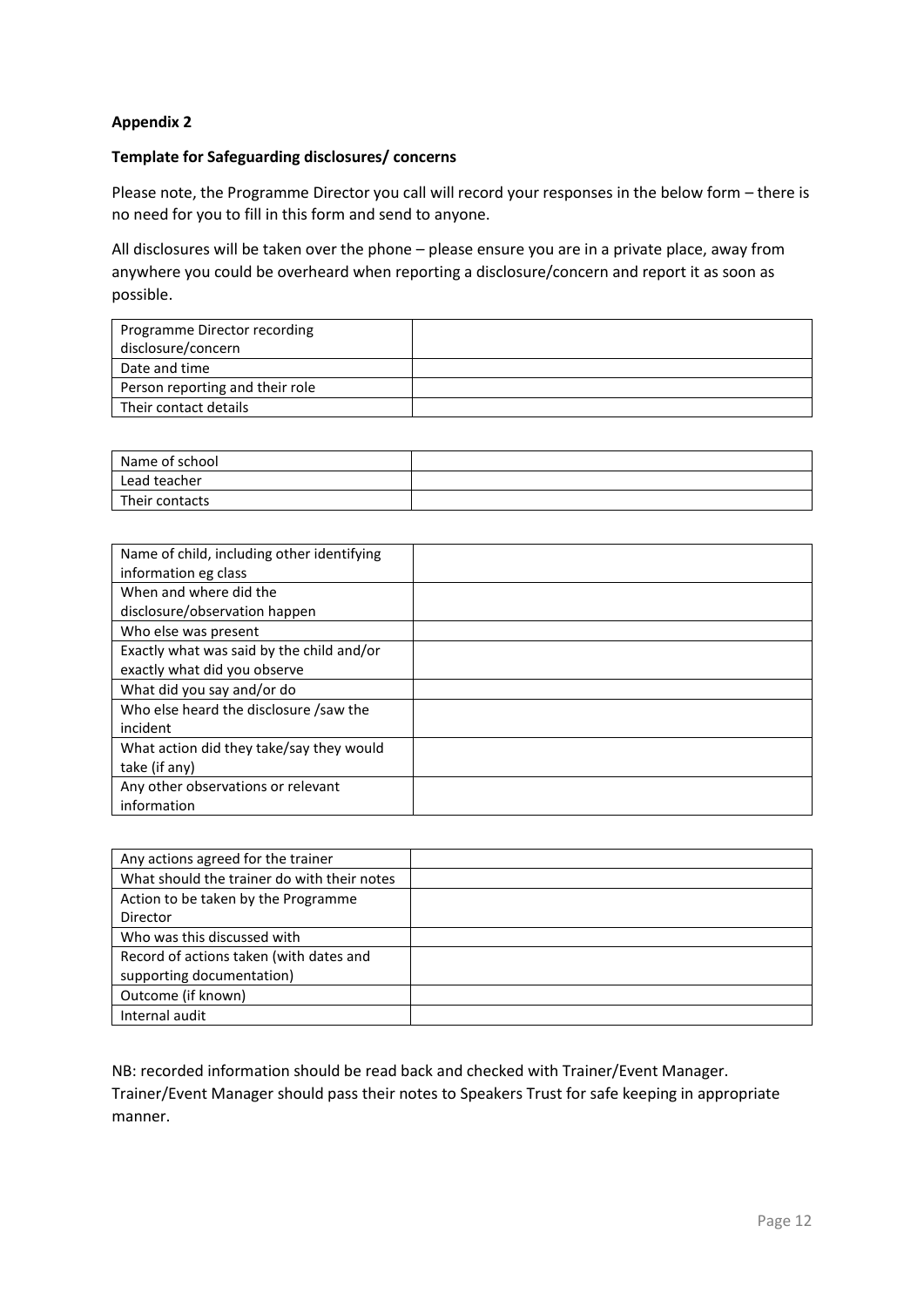# **Appendix 3**

### **Calculating how often a DBS check needs to be done**

Everyone working on behalf of Speakers Trust (employed, freelance, contractor or volunteer) as a Speakers Trust worker and undertaking a regulated activity, or managing anyone undertaking a regulated activity, must have an enhanced DBS check.

Any individual or company representing themselves will be subject to a different check.

Each role will be assessed for risk to children and organisation and will be categorised into low, medium and high bands. This categorisation depends on the frequency and level of contact that this individual or company has with children, their position within the organisation and any priorinformation known about the individual.

#### **Points system**

| <b>Score</b>                                           | <b>Risk</b> | <b>Frequency of checking</b> |
|--------------------------------------------------------|-------------|------------------------------|
| 1-3 points                                             | Low         | Every 3 years                |
| e.g. office administrator with no access to children's |             |                              |
| data                                                   |             |                              |
| 4-5 points                                             | Medium      | Every 2 years                |
| e.g. regular camera operator                           |             |                              |
| 6+ points                                              | High        | Every year                   |
| e.g. regular trainer or event manager with regulated   |             |                              |
| activity                                               |             |                              |

#### **Template assessment grid to assist with determining frequency of rechecking DBS certificates**

| <b>Risk Factors</b>                                        | 1 (Low) | 2 (Medium) | 3 (High) |
|------------------------------------------------------------|---------|------------|----------|
| Contact with children (or their data): access              |         |            |          |
| 1 point = Never                                            |         |            |          |
| 2 points = Supervised                                      |         |            |          |
| 3 points = Unsupervised                                    |         |            |          |
| Contact with children: opportunity                         |         |            |          |
| 1 point = $less than 3 times year$                         |         |            |          |
| 2 points = 3-6 times a year                                |         |            |          |
| 3 points = more than 6 times a year                        |         |            |          |
| Association with Speakers Trust:                           |         |            |          |
| 1 point = low association (eg ad hoc contractor)           |         |            |          |
| 2 points = represents organisation in writing e.g. project |         |            |          |
| manager                                                    |         |            |          |
| 3 points = Leadership role or represents Speakers Trust at |         |            |          |
| events e.g. Event Manager, Trainer, Trustee                |         |            |          |
| <b>Total</b>                                               |         |            |          |
| <b>Mitigation</b>                                          | 1 (Low) | 2 (Medium) | 3 (High) |
| ST information on an individual (apart from DBS) e.g.      |         |            |          |
| references, feedback from schools, day to day observation/ |         |            |          |
| interaction.                                               |         |            |          |
| Risk minus mitigation = banding score for negative scores  |         |            |          |